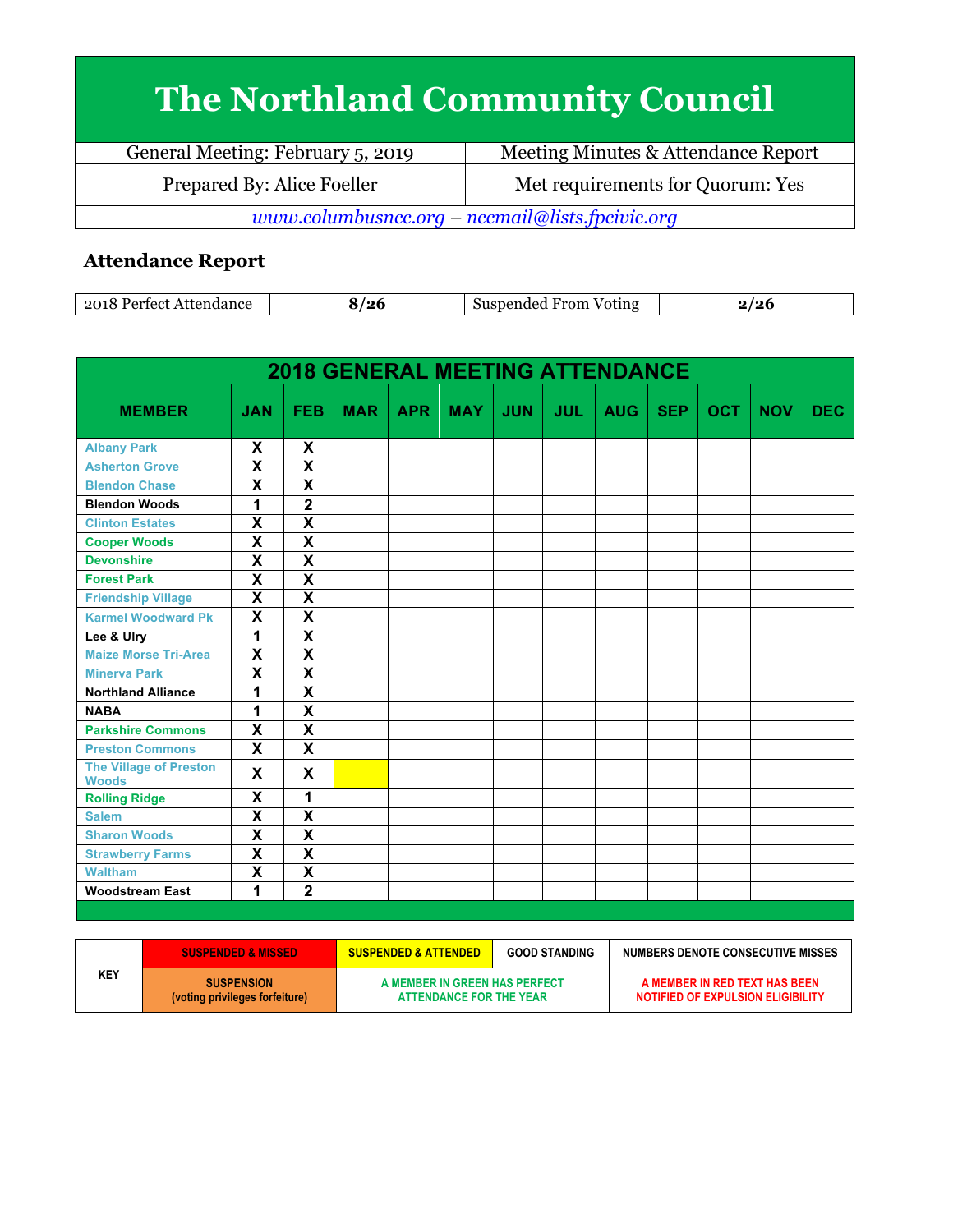| <b>Roll Call</b>                                            |                                                               | Roll was taken. See above chart for details.                                                                                                                                                                                                                                                                                                                                                                                                                                                                                                                                                                                                                                                                                                                                                                                                                                                                                                                                                                                                                                           |
|-------------------------------------------------------------|---------------------------------------------------------------|----------------------------------------------------------------------------------------------------------------------------------------------------------------------------------------------------------------------------------------------------------------------------------------------------------------------------------------------------------------------------------------------------------------------------------------------------------------------------------------------------------------------------------------------------------------------------------------------------------------------------------------------------------------------------------------------------------------------------------------------------------------------------------------------------------------------------------------------------------------------------------------------------------------------------------------------------------------------------------------------------------------------------------------------------------------------------------------|
|                                                             |                                                               |                                                                                                                                                                                                                                                                                                                                                                                                                                                                                                                                                                                                                                                                                                                                                                                                                                                                                                                                                                                                                                                                                        |
| Police (Scott Clinger, Eric Jones, CRT)                     | $\bullet$<br>$\bullet$<br>$\bullet$                           | <b>Liaison Reports</b><br>Next Coordinator's Meeting is 19th of March 7pm 1120 Morse<br>Rd.<br>Even if you don't have a Ring Doorbell, you can participate<br>in the Ring Neighborhood app and see alerts and video from<br>your neighbors. If you use another security product, you can<br>upload video to Ring Neighbors.<br>Officer Jones participated in a domestic violence roundup.<br>They went through the domestic violence open warrants<br>looking for the worst ones and brought in 60 officers<br>(including SWOT). They made about 30 arrests. SuperBowl<br>Sunday is a big day for domestic violence, so they did this the<br>day before.<br>To reach CRT for suspicious houses or drug activity, call 614-<br>645-4942<br>Ulry - People are using an emergency-only entrance as a<br>regular thoroughfare and there is signage indicating not to.<br>Officer Jones advised to tell 311 that you want Traffic<br>Engineering to take a look at it $-$ tell them exactly which<br>department you want involved.                                                          |
| <b>FACT and Consider Biking (David</b><br>Roseman)          | $\bullet$<br>$\bullet$<br>$\bullet$<br>$\bullet$<br>$\bullet$ | April 13 - 20 is Earth Week! If your organization wants to<br>host a cleanup or tree planting, you can advertise your work<br>site on Green Columbus website. That's available now.<br>Saturday the 20 <sup>th</sup> is the celebration downtown. (Easter is the<br>21 <sup>st</sup><br>The snow is melted and whatever trash has gotten stuck will<br>wash into the waterways through the storm sewers. Anything<br>you can do to pick up some litter now will help.<br>Cleveland Ave now has a side path from 270 all the way to<br>Schrock, Chase and Sharon Woods Metro Park, and it<br>connects to the Alum Creek Trail behind Chase.<br>Along old Dublin Granville \$3.15 million will be spent at<br>Ulry, Old Hamilton and it will include a side path on one<br>side and a sidewalk on the other side. Eventually it will link<br>to Blendon Woods Metro Park.<br>State of Ohio capital budget is considered this year. If you<br>want to support public transit, bike paths, etc., you can talk<br>to your legislators about allocating some of the roads budget<br>to that. |
| <b>Columbus Metro Library (Keith</b><br>Hansen)             | $\bullet$<br>$\bullet$<br>$\bullet$                           | Black History Month Events are free at various libraries this<br>month.<br>Upcoming design meeting for our new Karl Road Branch.<br>Moody Nolan is the architecture firm and Turner<br>Construction is the builder. Jonathan Moody is a Northland<br>High graduate, who was a preschooler when his father<br>designed the current Karl Road Branch. Feb. 22 is the<br>deadline for providing feedback. Thurs. Feb. 28 5:30-7 p.m.<br>is the meeting for the public with architects and library<br>officials.<br>The new building will be on the same property site. It's<br>unclear if the existing library will remain open during<br>construction, or we will go to a temporary space.                                                                                                                                                                                                                                                                                                                                                                                               |
| <b>Northland Area Business Association</b><br>(Dave Cooper) | $\bullet$<br>$\bullet$                                        | Alice Foeller is the new NABA President. Alice cannot be<br>both an NCC officer and voting on behalf of NABA, so Dave<br>will continue being the NABA representative to NCC.<br>March luncheon is March 12 at Ashland University.<br>Information and registration is here                                                                                                                                                                                                                                                                                                                                                                                                                                                                                                                                                                                                                                                                                                                                                                                                              |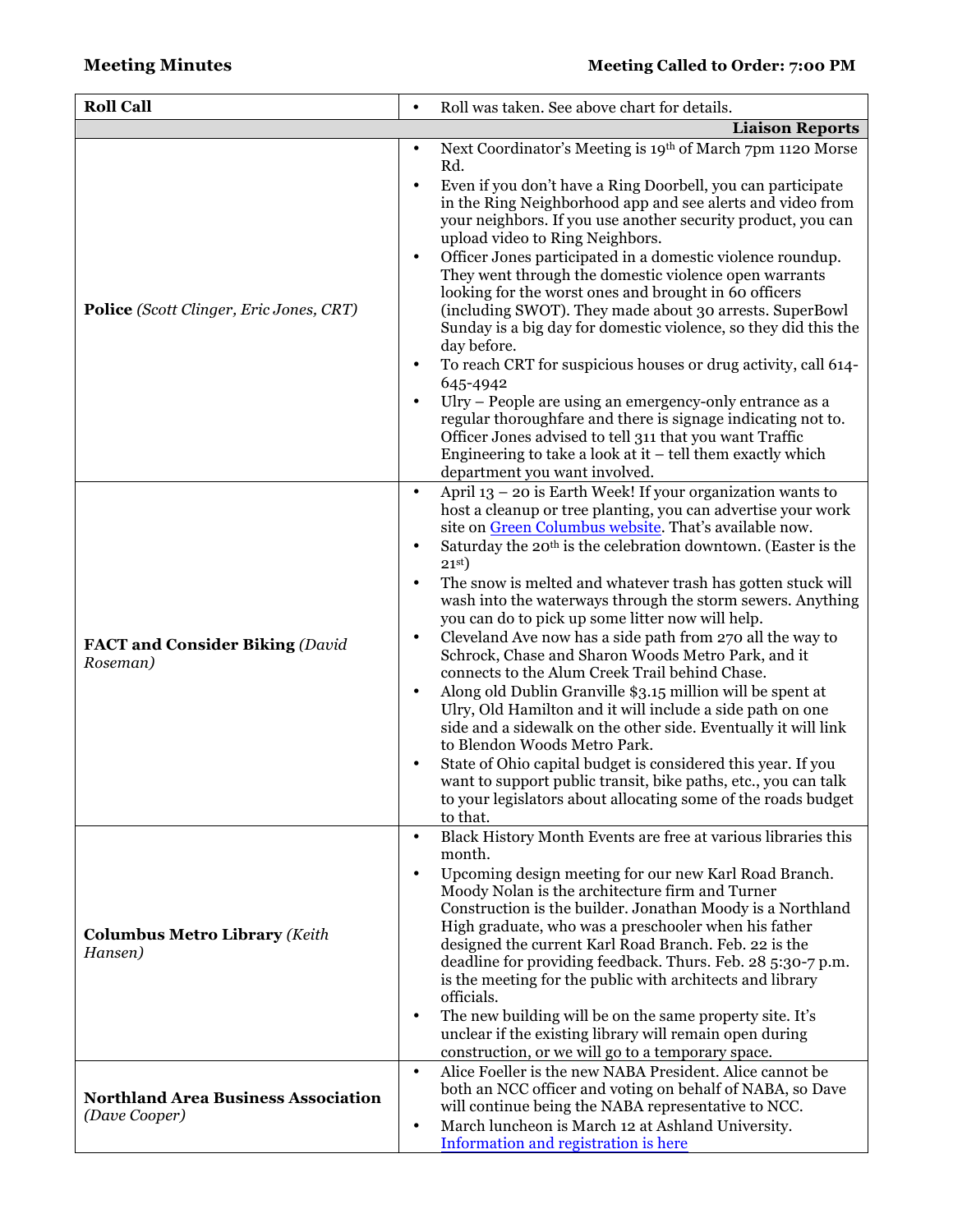|                                                                         | https://www.nabacolumbus.org/.                                                                                                                                                                                                                                                                                                                                                                                                                                                                                                                                                                                                                                                                                                                                                                                                                                                                                                                                                                                                                                                                                                                                                                                                                                                                                                                                                                                                                                                                                                                                                         |
|-------------------------------------------------------------------------|----------------------------------------------------------------------------------------------------------------------------------------------------------------------------------------------------------------------------------------------------------------------------------------------------------------------------------------------------------------------------------------------------------------------------------------------------------------------------------------------------------------------------------------------------------------------------------------------------------------------------------------------------------------------------------------------------------------------------------------------------------------------------------------------------------------------------------------------------------------------------------------------------------------------------------------------------------------------------------------------------------------------------------------------------------------------------------------------------------------------------------------------------------------------------------------------------------------------------------------------------------------------------------------------------------------------------------------------------------------------------------------------------------------------------------------------------------------------------------------------------------------------------------------------------------------------------------------|
| <b>Alfred Akaiinyah (City</b><br>Liaison/Department of Neighborhoods)   | New Americans Leadership Academy, Cynthia Ingman is<br>$\bullet$<br>one of the recent graduates. "I learned about area<br>commissions during my training with the city. We have a lot<br>of Ghanaians in Northland and we want to get involved<br>now."                                                                                                                                                                                                                                                                                                                                                                                                                                                                                                                                                                                                                                                                                                                                                                                                                                                                                                                                                                                                                                                                                                                                                                                                                                                                                                                                |
| <b>Councilmember Elizabeth Brown's</b><br><b>Office</b> (James Carmean) | The capital budget for the city is now being considered. This<br>$\bullet$<br>is the yearly budget, which is separate from the bond<br>package of a little over \$1 billion. At Councilmember Brown's<br>hearings last year, a number of people had concerns about<br>infrastructure improvements. We are being proactive this<br>year and visiting the Area Commissions to ask which roads<br>need priority attention, etc. The budget usually passes in<br>April or May. A lot of these projects take a long time to<br>implement. 614-724-4649 is the phone number for James if<br>you want to give input.<br>Friday Feb. 15, Council Chambers, our inaugural Black<br>History Month Celebration<br>David Roseman: 50% of our city has no sidewalks and there<br>is only enough annual budget for 4 to 8 miles of sidewalk<br>each year. Response: We work with developers to<br>incorporate sidewalks; we are focusing on areas identified in<br>a Safe Routes to Schools study. Increasing the overall budget<br>for sidewalks would need to be changed by the Public<br>Services.<br>Question: Maple Canyon sidewalks north of 161 – when?<br>$\bullet$<br>Answer: Maybe 2020.<br>Other suggestions: sidewalks on Sunbury Road from Steltzer<br>to I-270, Cooper Road from Westerville Road to I-270; Ulry<br>and Warner there is a park going in and none of the<br>sidewalks on Ulry connect to each other; Maize from Morse<br>to Cooke Road - they ran out of good weather to put down<br>the asphalt after the construction last fall and the road is<br>almost impassable; |
| Roundtable                                                              | Carmen Duckens 311 Service Manager<br>Charmaine Chambers 311 Assistant Service<br>Manager<br>To provide access to city service and city information with the<br>highest level of service.<br>If you call 311 and you don't get the level of service you want, ask<br>for a Lead Representative or ask for Carmen or Charmaine.<br>We are available 7 a.m. to 6 p.m. or you can report something<br>online anytime. 614-645-3111 or 311.columbus.gov and the<br>MyColumbus mobile app. The more information and notes you<br>can provide, the better.<br>Reports to 311 increased from 354K to 411K from 2017 to 2018<br>Bulk pickup is by far the biggest service request (more than<br>100K), followed by code/weeds or high grass (10k), and other<br>things like abandoned vehicles, potholes, streetlight repair, etc.<br>Specifically for Northland, the most popular were bulk pickup,<br>90-gallon garbage container repair, replacement or service,<br>abandoned vehicles, weeds, trash or debris in yards, street tree<br>maintenance, potholes, etc. (PowerPoint attached with data.)<br>David Roseman commented that the user doesn't get to see the<br>notes on the resolution of complaints and ideas.<br>Carmen said the system is being refreshed to integrate better with<br>other work systems. They have notes in their systems that doesn't<br>always translate to 311.<br>The web page has options to create an account, check on a service                                                                                                                        |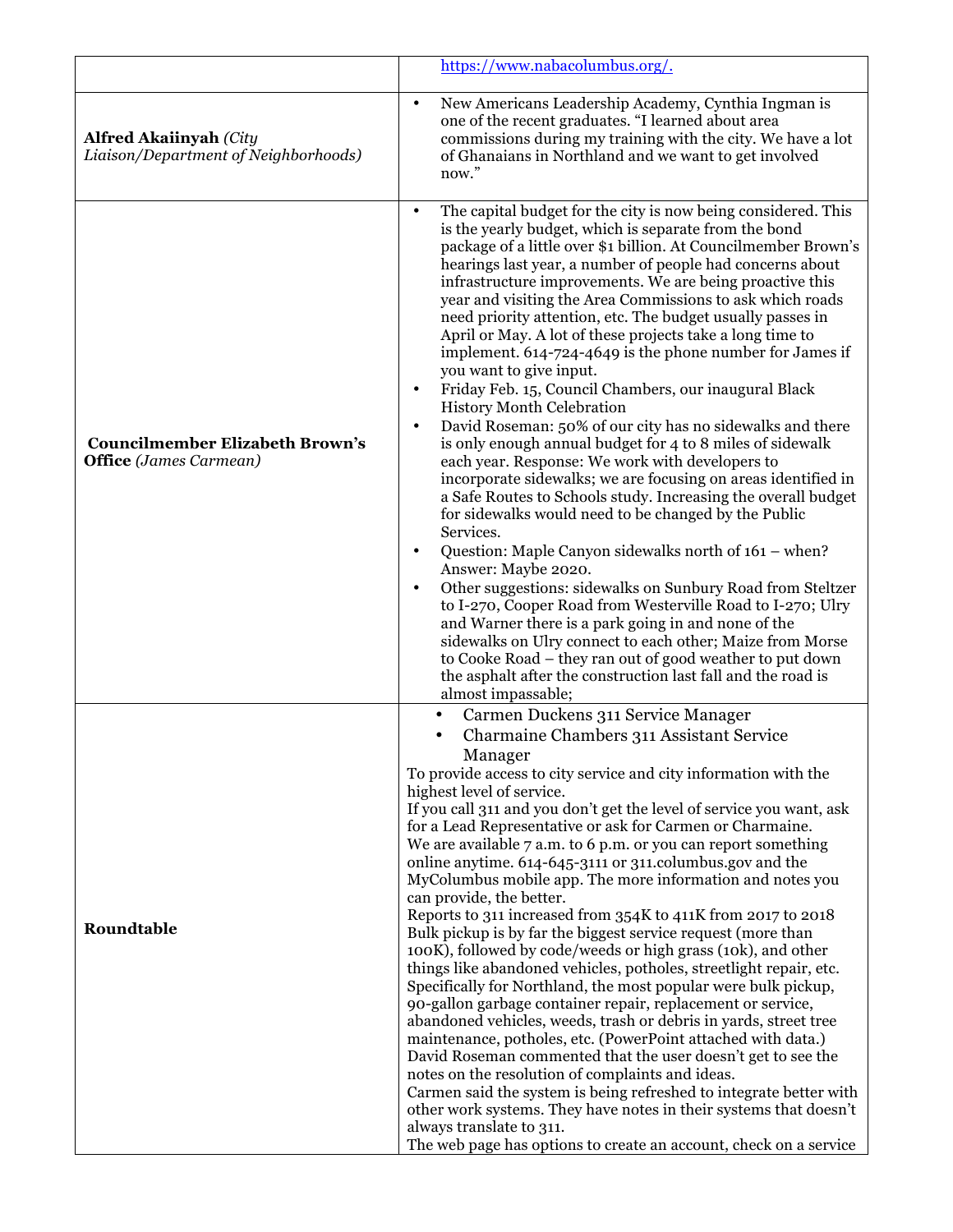|                                                | request, view your garbage and recycling day. You can click<br>"email us" on the right. City workers have access to more options<br>than are shown on the screen because some require a phone call<br>and extra assistance. If your choice is not shown, please call.<br>Your rep should give you your service request number to check<br>the status later.<br>You can view a map of all open and closed requests on the<br>website.<br>The email submission form on the website has more space to type<br>than the app.<br>311 is part of the Department of Neighborhoods and we can talk<br>to our neighborhood liaisons if there are complex issues.<br>Question: Why create an account? Answer: You don't have to type<br>your information each time, and you can look up previous<br>requests you have made.<br>Information that is submitted is subject to public records laws.<br>You can submit anonymously if you are not logged into your<br>account or if you call and don't give your information.<br>Question: If there's a problem in a park or on a trail, how do you<br>submit it? Answer: Use the mobile app to drop a pin where the<br>problem is.<br>Question: Increase the allowed file size of photos uploaded<br>Question: Are multiple languages supported? Answer: we are<br>adding that now. Right now we just have Spanish, but we are<br>adding more. |
|------------------------------------------------|----------------------------------------------------------------------------------------------------------------------------------------------------------------------------------------------------------------------------------------------------------------------------------------------------------------------------------------------------------------------------------------------------------------------------------------------------------------------------------------------------------------------------------------------------------------------------------------------------------------------------------------------------------------------------------------------------------------------------------------------------------------------------------------------------------------------------------------------------------------------------------------------------------------------------------------------------------------------------------------------------------------------------------------------------------------------------------------------------------------------------------------------------------------------------------------------------------------------------------------------------------------------------------------------------------------------------------------------------------------------------------|
| <b>Development Committee</b>                   | The January meeting was canceled for weather. Our<br>$\bullet$<br>February meeting will have six cases, two graphics, two<br>council variances and two rezoning.<br>5603 Cooper Road (repurposing of large outbuilding)<br>3884 Morse Road (graphics)<br>4899 Cleveland Ave. (rezone hair salon to restaurant)<br>6235 Westerville Rd. (graphics)<br>1431 Community Park (variance to use adjoining parcel)<br>3700 Corporate Drive, Cleveland School of Cannabis (use<br>variance)<br>Meeting begins at 6:30pm.                                                                                                                                                                                                                                                                                                                                                                                                                                                                                                                                                                                                                                                                                                                                                                                                                                                                 |
|                                                | <b>NCC Officer Reports</b>                                                                                                                                                                                                                                                                                                                                                                                                                                                                                                                                                                                                                                                                                                                                                                                                                                                                                                                                                                                                                                                                                                                                                                                                                                                                                                                                                       |
| <b>Treasurer</b><br><b>Felix Quachey</b>       | All Civic Associations have received their dues invoices for<br>2019. The monthly storage fee may improve if we make an<br>agreement with our new neighbors at U-Haul. The<br>Columbus Police Department gave us a rebate from the<br>security bill and we received \$78.92 back.                                                                                                                                                                                                                                                                                                                                                                                                                                                                                                                                                                                                                                                                                                                                                                                                                                                                                                                                                                                                                                                                                                |
| <b>Secretary</b><br>Alice Foeller              | No report<br>$\bullet$                                                                                                                                                                                                                                                                                                                                                                                                                                                                                                                                                                                                                                                                                                                                                                                                                                                                                                                                                                                                                                                                                                                                                                                                                                                                                                                                                           |
| <b>Vice President</b><br><b>Roger Davidson</b> | No report<br>$\bullet$                                                                                                                                                                                                                                                                                                                                                                                                                                                                                                                                                                                                                                                                                                                                                                                                                                                                                                                                                                                                                                                                                                                                                                                                                                                                                                                                                           |
| President<br>Alicia Ward                       | Neighborhood Partnership Grants are now available for<br>$\bullet$<br>applications. They will fund things that bring communities<br>together. Go to the United Way website and apply for the<br>Neighborhood Partnership Grant.<br>The award forms for the banquet were emailed out and are<br>$\bullet$<br>on the website. They are due by the 25 <sup>th</sup> to nominate<br>volunteers for an award. Civic of the Year, Block Watch of<br>the Year and Publication of the Year are up for nominations.<br>May 9 at Little Turtle will be the banquet.<br>$\bullet$<br>We need volunteers to help update the elected officials on<br>$\bullet$<br>the mailing list.<br>Parade Meeting Feb. 16 Saturday 10 a.m. at the meeting<br>$\bullet$<br>room at the Kroger. I'm asking that everyone here send                                                                                                                                                                                                                                                                                                                                                                                                                                                                                                                                                                          |